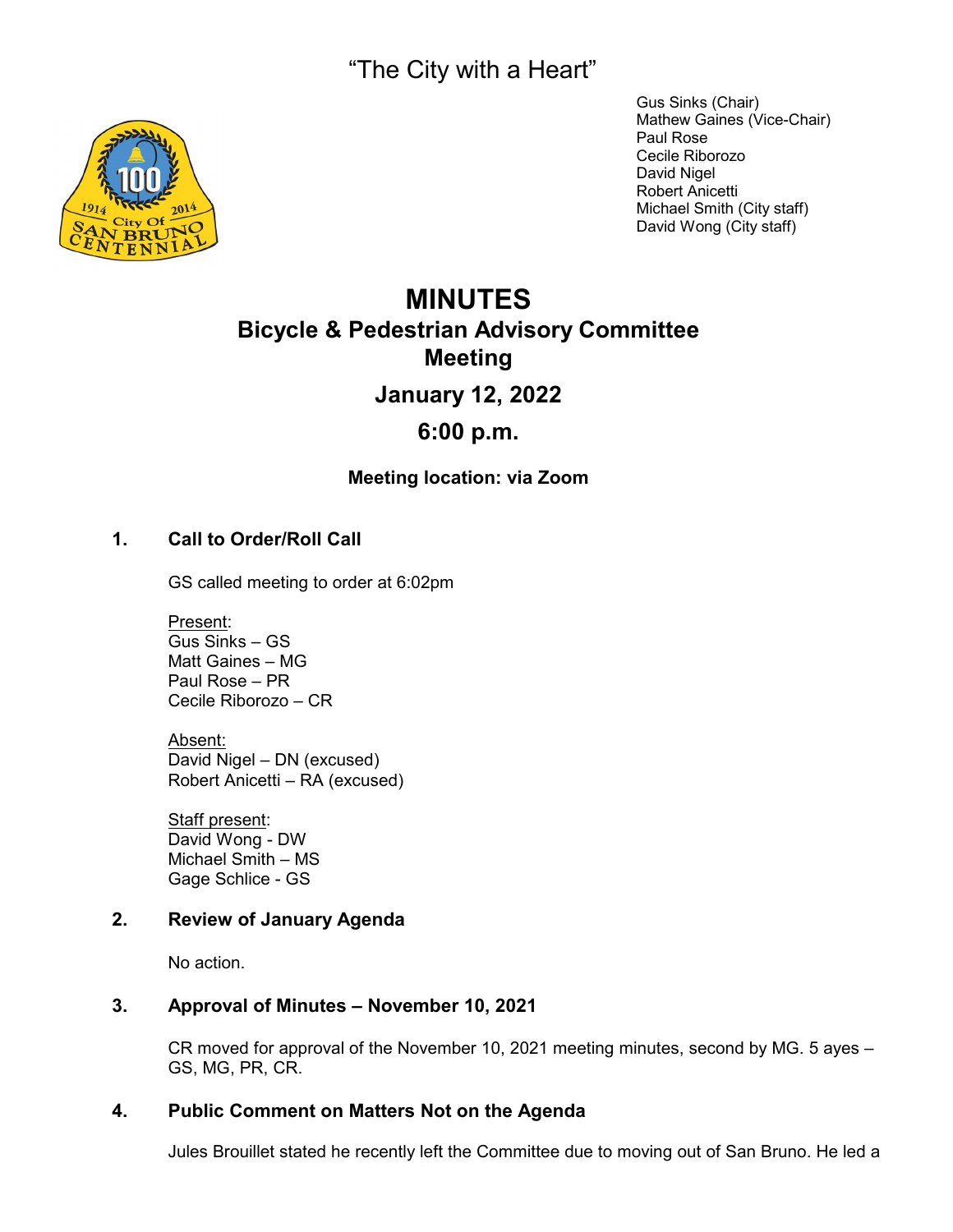bike ride for the Silicon Valley Bike Coalition Northern California Chapter that went well. In South San Francisco he is involved in the US101 expansion project and will share updates at future meetings.

#### **5. Announcements – none**

- **6. Consent Calendar none**
- **7. New Business none**
- **8. Unfinished Business none**

#### **9. Presentation**

A. Crestmoor Canyon debris clearing – Gage Schlice, Fire Marshal, gave an update on this project and gave details of continued work.

CR asked about maintenance after the existing 5-year contract is up.

GS stated they will continue to use the California Conservation Corps. and extend the contract as long as there is a budget for the work.

Resident Malcolm Robinson asked if there is a plan to put a park in the canyon.

MS stated there are no plans to develop a park at this time.

#### **10. Items from Staff**

- A. Safe Routes to School stakeholder group formation DW gave a presentation on the program. A development of the program will entail a consultant to design this with community involvement and the goal is to have two BPAC Committee members volunteer to participate as well. CR and PR volunteered.
- B. Huntington Avenue Cycle Track update DW stated the consultant concluded their survey and the design is on-track for completion.

Resident Malcolm Robinson asked about the timeline and if it will extend to Millbrae.

DW stated the current phase of the project will run on Huntington from Herman to San Bruno Avenue.

C. MS attended the Silicon Valley Bike Coalition Northern California Chapter bike ride in San Bruno with JB and there was an excellent turn out of bicyclists.

#### **11. Sub-committee updates**

- A. Events CR, MG none
- B. Walking and Bicycling Safety Outreach GS recommended linking the Safe Routes to School Program with our outreach program. DW stated public input can be obtained on this.
- C. Public Service Announcement (PSA) –PR, RA